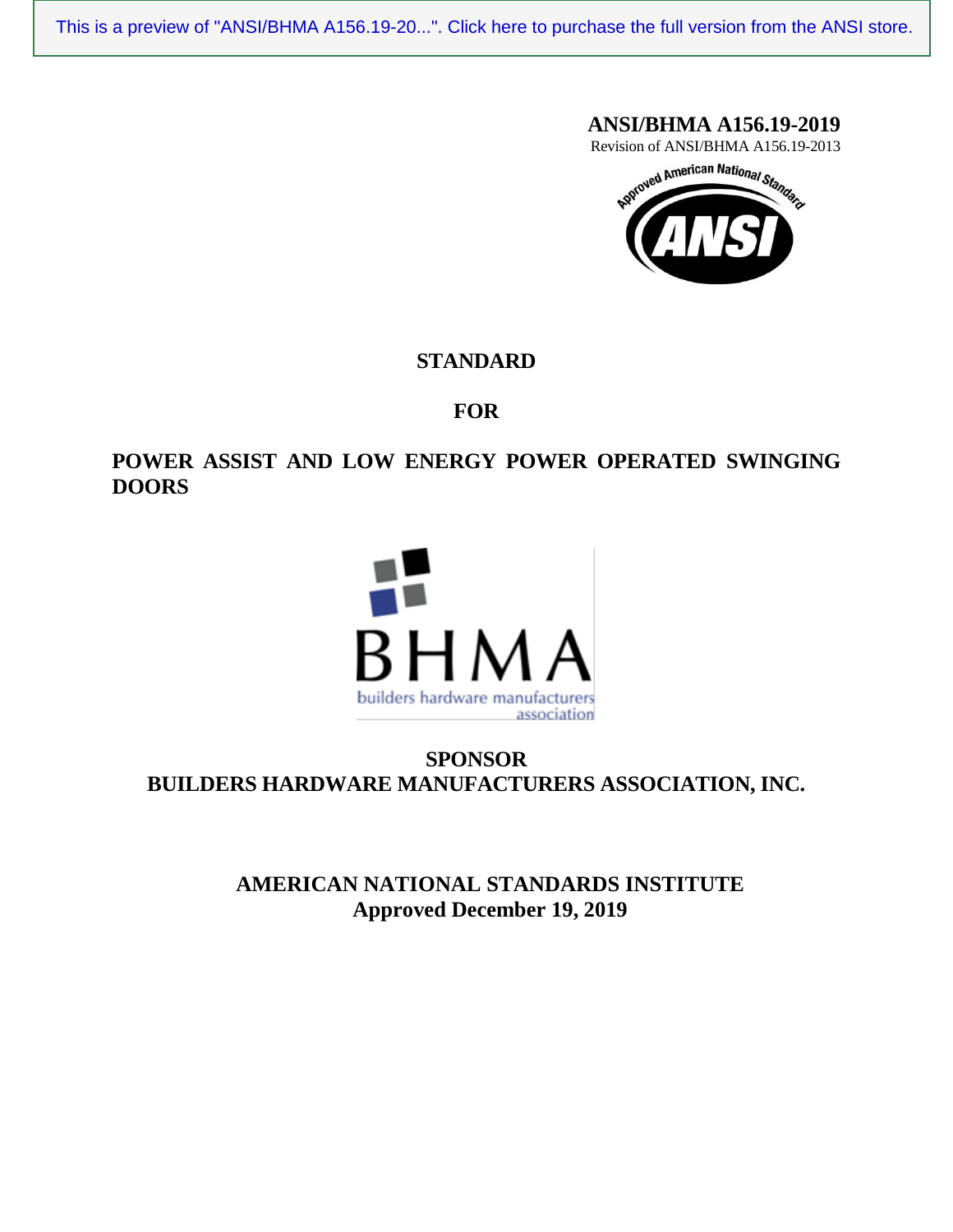#### AMERICAN NATIONAL STANDARD

An American National Standard implies a consensus of those substantially concerned with its scope and provisions. An American National Standard is intended as a guide to aid the manufacturer, the consumer and the general public. The existence of an American National Standard does not in any respect preclude anyone, whether he has approved the Standard or not, from manufacturing, marketing, purchasing, or using products, processes, or procedures not conforming to the Standard. American National Standards are subject to periodic review and users are cautioned to obtain the latest editions.

CAUTION NOTICE: This American National Standard is permitted to be revised or withdrawn at any time. The procedures of the American National Standards Institute require that action be taken to reaffirm, revise, or withdraw this Standard no later than five years from the date of publication. Purchasers of American National Standards receive current information on all Standards by calling or writing The American National Standards Institute.

#### Published by BUILDERS HARDWARE MANUFACTURERS ASSOCIATION, INC. 355 Lexington Avenue New York, New York 10017 www.buildershardware.com

#### Copyright  $\odot$  2019 by the Builders Hardware Manufacturers Association, Inc.

Not to be reproduced without specific authorization from BHMA

Printed in the USA

This Standard was developed by the Builders Hardware Manufacturers Association, Inc. It was approved by ANSI under the Canvass Method. BHMA was accredited on 21 March 1983 as a sponsor using the Canvass Method.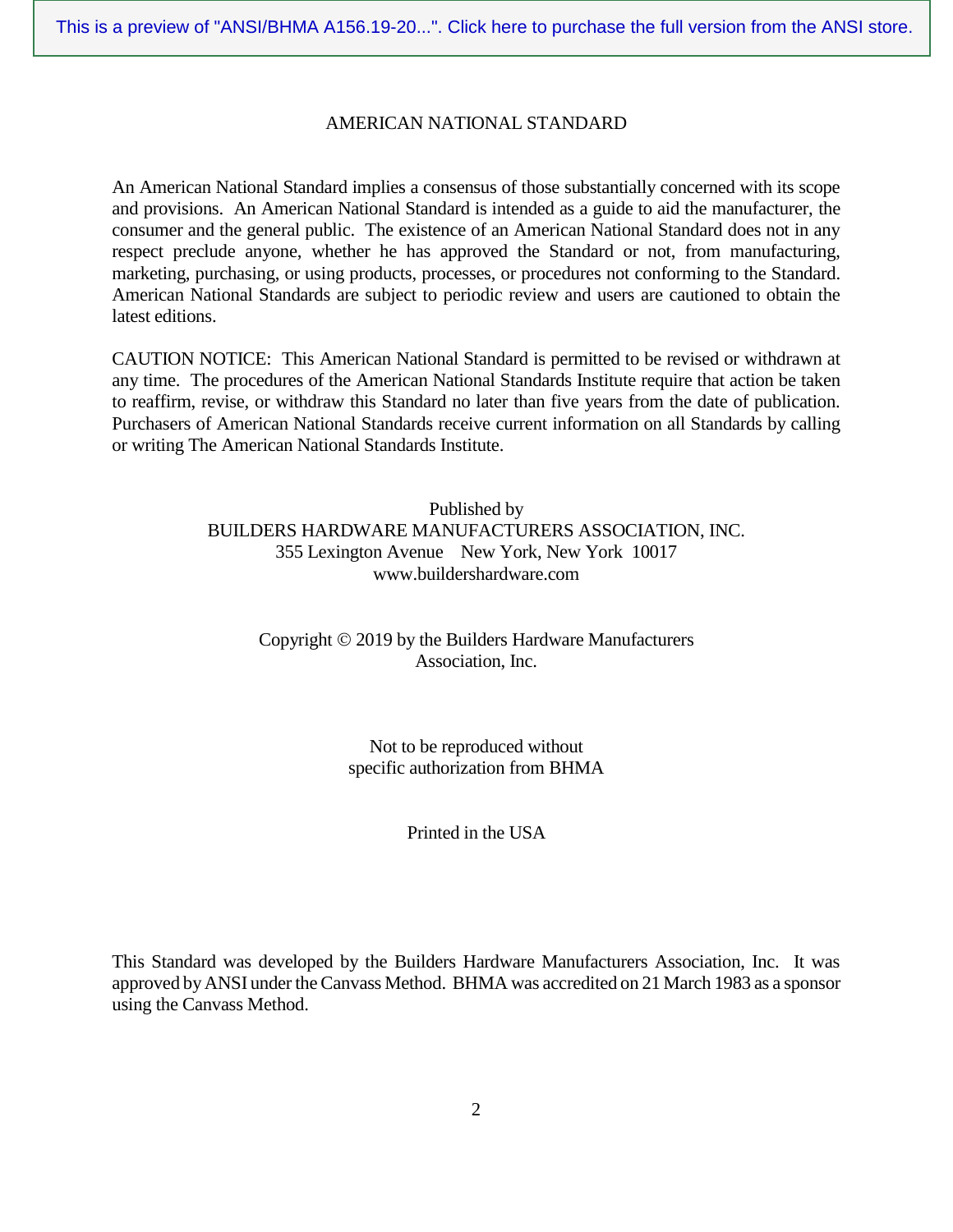#### FOREWORD (This Foreword is not a part of ANSI/BHMA A156.19)

The general classification of builders hardware includes a wide variety of items which are divided into several categories. To recognize this diversity, a sectional classification system has been established. Power Operated Doors is one such section and this Standard is a result of the collective efforts of members of the Builders Hardware Manufacturers Association, Inc. who manufacture this product. The total Product Standards effort is, therefore, a collection of sections, each covering a specific category of items.

Performance tests and, where necessary, dimensional requirements have been established to ensure a degree of safety. There are no restrictions on design except for those dimensional requirements imposed for reasons of safety.

This Standard is not intended to obstruct but rather to encourage the development of improved products, methods and materials. The BHMA recognizes that errors will be found, items will become obsolete, and new products, methods and materials will be developed. With this in mind, the Association plans to update, correct and revise these Standards on a regular basis. It shall also be the responsibility of manufacturers to request such appropriate revisions.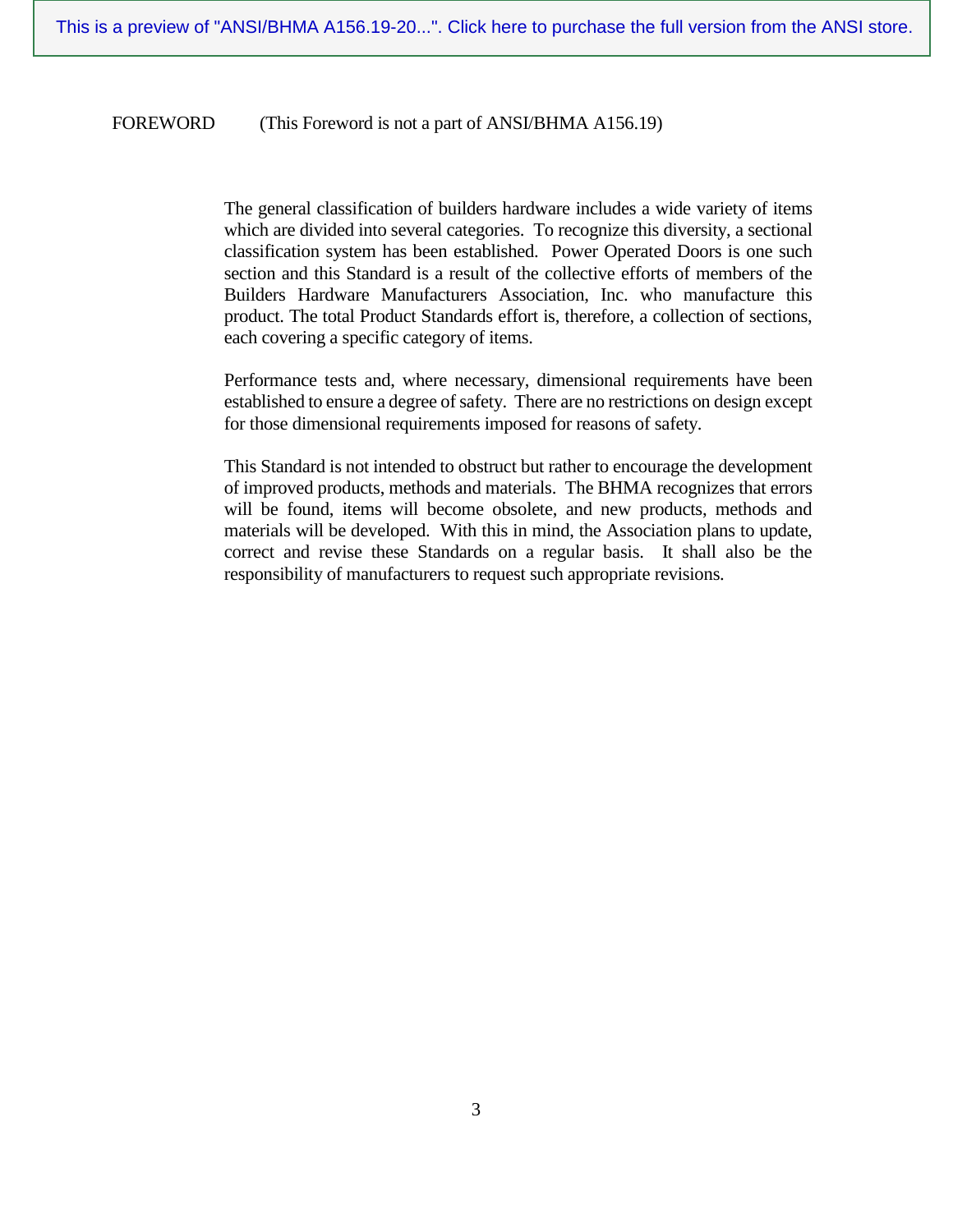# TABLE OF CONTENTS

| 1.               |                                                     |
|------------------|-----------------------------------------------------|
| 2.               |                                                     |
| 3.               |                                                     |
| $\overline{4}$ . | REQUIREMENTS FOR LOW ENERGY SWINGING POWER OPERATED |
| 5.               |                                                     |
| 6.               |                                                     |
|                  |                                                     |